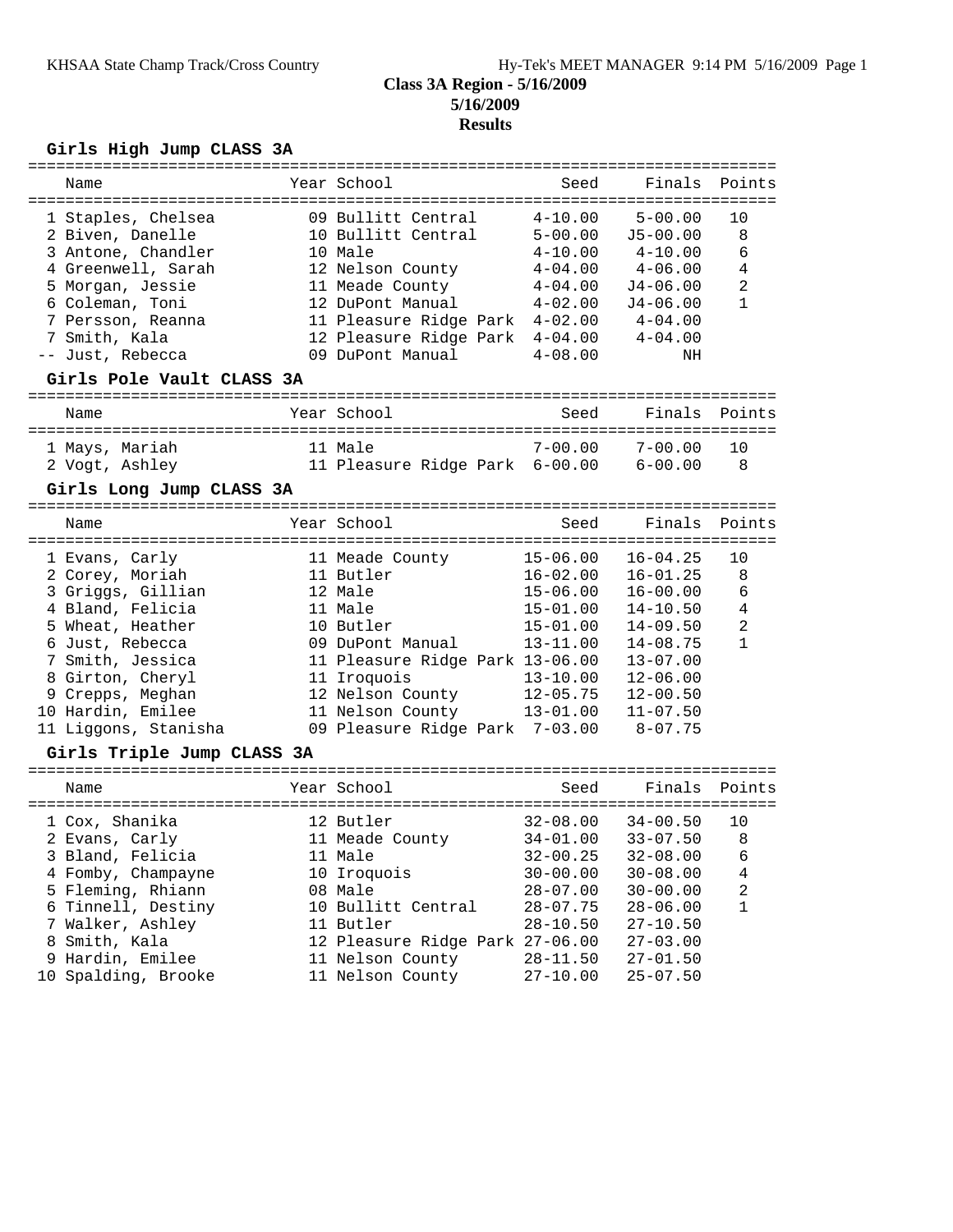#### **Class 3A Region - 5/16/2009 5/16/2009 Results**

#### **Girls Shot Put CLASS 3A**

| Name                                                                                                                                                                                                                                                                                              | Year School                                                                                                                                                                                                                                                 | Seed                                                                                                                                                       | Finals                                                                                                                                                                           | Points                                                        |
|---------------------------------------------------------------------------------------------------------------------------------------------------------------------------------------------------------------------------------------------------------------------------------------------------|-------------------------------------------------------------------------------------------------------------------------------------------------------------------------------------------------------------------------------------------------------------|------------------------------------------------------------------------------------------------------------------------------------------------------------|----------------------------------------------------------------------------------------------------------------------------------------------------------------------------------|---------------------------------------------------------------|
| 1 McIntyre, Courtney<br>2 Stanley, Ashley<br>3 Metcalf, Kathy<br>4 Brittle, Jordan<br>5 Persson, Reanna<br>6 Thurman, Amber<br>7 Carner, Lorraine<br>8 Luney, Leanna<br>9 Reed, Whitney<br>10 Williams, Raven<br>Girls Discus Throw CLASS 3A                                                      | 09 Pleasure Ridge Park 31-07.00<br>12 Butler<br>11 Nelson County<br>12 Male<br>11 Pleasure Ridge Park 29-06.00<br>11 Nelson County<br>10 DuPont Manual<br>09 Meade County<br>11 Butler<br>11 Male                                                           | $32 - 08.00$<br>$29 - 11.50$<br>$30 - 06.25$<br>$27 - 03.00$<br>$25 - 10.00$<br>$25 - 05.00$<br>28-08.00<br>$27 - 00.00$                                   | $33 - 03.50$<br>$32 - 04.00$<br>$30 - 03.50$<br>$30 - 02.00$<br>$29 - 03.75$<br>$27 - 06.75$<br>$26 - 11.00$<br>$26 - 02.50$<br>$26 - 01.50$<br>$25 - 06.00$                     | 10<br>8<br>6<br>$\overline{4}$<br>2<br>$\mathbf{1}$           |
| Name                                                                                                                                                                                                                                                                                              | Year School                                                                                                                                                                                                                                                 | Seed                                                                                                                                                       |                                                                                                                                                                                  | Finals Points                                                 |
| 1 McIntyre, Courtney<br>2 Miller, Emily<br>3 Metcalf, Paige<br>4 Bland, Felicia<br>5 Brittle, Jordan<br>6 Persson, Reanna<br>7 Stanley, Ashley<br>8 Thurman, Amber<br>9 Biven, Danelle<br>10 Reed, Whitney<br>11 Carner, Lorraine<br>12 Farber, Rachel<br>Boys High Jump CLASS 3A                 | 09 Pleasure Ridge Park<br>12 Meade County<br>11 Nelson County<br>11 Male<br>12 Male<br>11 Pleasure Ridge Park<br>12 Butler<br>11 Nelson County<br>10 Bullitt Central<br>11 Butler<br>10 DuPont Manual<br>10 Bullitt Central                                 | $87 - 10$<br>$88 - 03$<br>$82 - 09$<br>$83 - 00$<br>$100 - 05$<br>$63 - 09$<br>$68 - 09$<br>$86 - 01$<br>$74 - 02$<br>$55 - 10$<br>$64 - 09$               | $88 - 02$<br>$87 - 04$<br>$83 - 02$<br>$81 - 06$<br>$81 - 00$<br>$75 - 05$<br>$71 - 07$<br>$69 - 06$<br>$66 - 09$<br>$63 - 02$<br>$58 - 04$<br>$54 - 11$                         | 10<br>8<br>6<br>4<br>$\overline{a}$<br>$\mathbf{1}$           |
| Name                                                                                                                                                                                                                                                                                              | Year School                                                                                                                                                                                                                                                 | Seed                                                                                                                                                       | Finals                                                                                                                                                                           | Points                                                        |
| 1 Dieudonne, Danny<br>2 Churchill, Troy<br>3 Barbour, Lorentez<br>4 Schieman, John<br>5 Collins, Demarcus<br>6 Railey, Antonio<br>7 Grays, Vincent<br>8 Miles, Davon<br>9 Clark, Russell<br>10 Evans, Berran<br>-- Woodmore, Derek<br>Boys Pole Vault CLASS 3A<br>-------------<br>======<br>Name | 12 St. Xavier<br>12 Pleasure Ridge Park 6-04.00<br>09 Male<br>11 St. Xavier<br>11 Nelson County<br>11 Nelson County<br>11 Doss<br>10 Pleasure Ridge Park<br>11 Iroquois<br>09 Meade County<br>11 DuPont Manual<br>==========================<br>Year School | $6 - 04.00$<br>$5 - 10.00$<br>$5 - 10.00$<br>$5 - 10.00$<br>$6 - 00.00$<br>$5 - 04.00$<br>$5 - 04.00$<br>$5 - 02.00$<br>$5 - 00.00$<br>$5 - 06.00$<br>Seed | $6 - 04.00$<br>$6 - 02.00$<br>$6 - 00.00$<br>$J6 - 00.00$<br>$J6 - 00.00$<br>$5 - 10.00$<br>$5 - 04.00$<br>$5 - 00.00$<br>$J5 - 00.00$<br>$4 - 10.00$<br>ΝH<br>-------<br>Finals | 10<br>8<br>6<br>4<br>$\overline{a}$<br>$\mathbf{1}$<br>Points |
| 1 Purcell, John<br>2 Renfro, Tom<br>3 Garber, Harry                                                                                                                                                                                                                                               | 11 St. Xavier<br>11 St. Xavier<br>10 Male                                                                                                                                                                                                                   | $13 - 00.00$<br>$13 - 00.00$<br>$8 - 00.00$                                                                                                                | ===============================<br>$13 - 01.00$<br>$12 - 00.00$<br>$8 - 00.00$                                                                                                   | 10<br>8<br>6                                                  |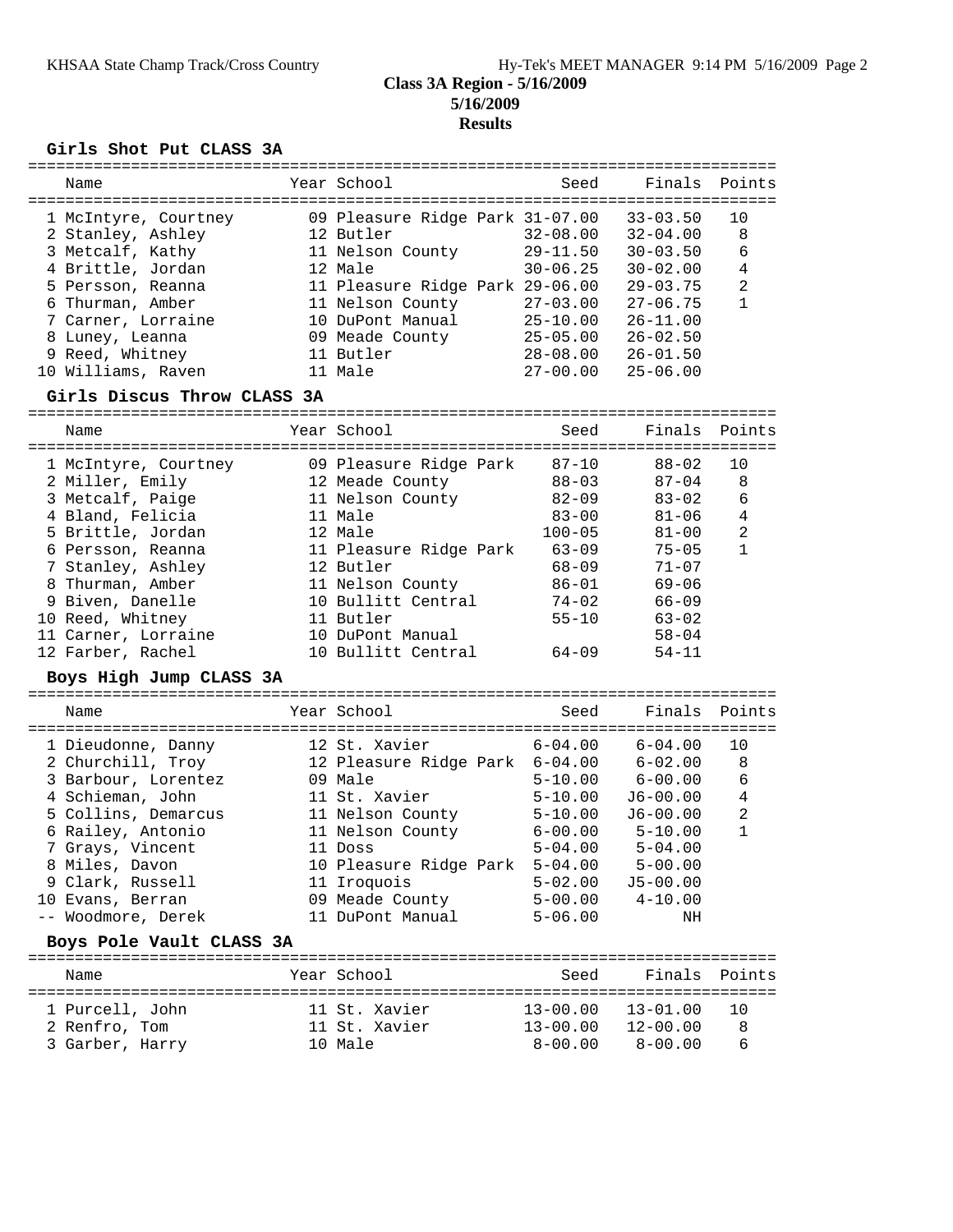#### **Class 3A Region - 5/16/2009 5/16/2009 Results**

## **Boys Long Jump CLASS 3A**

|                                                 | ========================             |  | ===================             |              | ================================== |                |
|-------------------------------------------------|--------------------------------------|--|---------------------------------|--------------|------------------------------------|----------------|
|                                                 | Name                                 |  | Year School                     | Seed         | Finals                             | Points         |
|                                                 | 1 Woodmore, Derek                    |  | 11 DuPont Manual                | $21 - 02.00$ | $21 - 03.00$                       | 10             |
|                                                 | 2 Patterson, Michael                 |  | 10 Male                         | $22 - 01.00$ | $20 - 07.00$                       | 8              |
|                                                 | 3 Bennett, Jeremaie                  |  | 11 Bullitt Central              | $20 - 04.00$ | $20 - 01.00$                       | 6              |
|                                                 | 4 Morris, Ronjae                     |  | 09 Male                         | $20 - 00.00$ | $19 - 08.00$                       | $\overline{4}$ |
|                                                 | 5 Jones, Austin                      |  | 11 St. Xavier                   | $19 - 10.00$ | $19 - 05.50$                       | $\overline{2}$ |
|                                                 | 6 Gaines, William                    |  | 11 Iroquois                     | $18 - 09.00$ | $18 - 03.50$                       | $\mathbf{1}$   |
|                                                 | 7 Buntin, Chris                      |  | 10 St. Xavier                   | $19 - 06.75$ | $18 - 00.50$                       |                |
|                                                 | 8 Whitney, Joseph                    |  | 09 Bullitt Central              | $17 - 01.00$ | $17 - 11.00$                       |                |
|                                                 | 9 Hatcher, Josiah                    |  | 11 Iroquois                     | $17 - 06.00$ | $15 - 11.00$                       |                |
|                                                 | Boys Triple Jump CLASS 3A            |  |                                 |              |                                    |                |
|                                                 |                                      |  |                                 |              |                                    |                |
|                                                 | Name                                 |  | Year School                     | Seed         | Finals                             | Points         |
|                                                 |                                      |  |                                 |              |                                    |                |
|                                                 | 1 Botner, Aaron                      |  | 12 St. Xavier                   | $43 - 01.00$ | $41 - 10.00$                       | 10             |
|                                                 | 2 Churchill, Troy                    |  | 12 Pleasure Ridge Park 41-07.00 |              | $41 - 09.50$                       | 8              |
|                                                 | 3 Patterson, Michael                 |  | 10 Male                         | $44 - 08.00$ | $41 - 07.00$                       | 6              |
|                                                 | 4 Morris, Ronjae                     |  | 09 Male                         | $41 - 00.25$ | $40 - 07.50$                       | $\overline{4}$ |
|                                                 | 5 Bennett, Jeremaie                  |  | 11 Bullitt Central              | $41 - 05.75$ | $40 - 05.50$                       | $\overline{2}$ |
|                                                 | 6 Jackson, Eric                      |  | 10 St. Xavier                   | 39-01.00     | $38 - 08.00$                       | $\mathbf{1}$   |
|                                                 | 7 Bell, Damon                        |  | 12 Iroquois                     | $39 - 01.00$ | $38 - 07.50$                       |                |
|                                                 | 8 Hatcher, Josiah                    |  | $37 - 05.00$<br>11 Iroquois     |              | $36 - 10.00$                       |                |
|                                                 | 9 Profit, Toby                       |  | 10 Pleasure Ridge Park 37-01.00 |              | $35 - 07.50$                       |                |
|                                                 | 10 Hassell, Erik-Jan                 |  | 11 Nelson County                | $32 - 04.00$ | $32 - 08.50$                       |                |
|                                                 | Boys Shot Put CLASS 3A               |  |                                 |              |                                    |                |
|                                                 | Name                                 |  | Year School                     | Seed         | Finals                             | Points         |
|                                                 |                                      |  |                                 |              |                                    |                |
|                                                 | 1 Jenkins, Kyle                      |  | 11 Male                         | $52 - 00.00$ | $52 - 05.25$                       | 10             |
|                                                 | 2 Blakemore, Reddrick                |  | 10 Male                         | $46 - 06.25$ | $48 - 05.50$                       | 8              |
|                                                 | 3 Nelson, Drew                       |  | 11 St. Xavier                   | $46 - 04.00$ | $47 - 10.75$                       | 6              |
|                                                 | 4 Patton, Grant                      |  | 12 St. Xavier                   | $47 - 07.00$ | $46 - 02.75$                       | $\overline{4}$ |
|                                                 | 5 Mullennex, Charlie                 |  | 12 Pleasure Ridge Park 43-09.00 |              | $41 - 04.00$                       | $\overline{a}$ |
|                                                 | 6 Farris, Daniel                     |  | 11 Pleasure Ridge Park 39-00.00 |              | $40 - 11.50$                       | $\mathbf{1}$   |
|                                                 | 7 Green, Dominic                     |  | 10 Nelson County                | $36 - 07.00$ | $36 - 08.50$                       |                |
|                                                 | 8 Brussell, Brent                    |  | 10 Nelson County                | $36 - 07.00$ | $36 - 01.00$                       |                |
|                                                 |                                      |  |                                 |              | $35 - 02.50$                       |                |
|                                                 | 9 Stockwell, Cody                    |  | 10 Meade County                 | $38 - 01.00$ | $33 - 11.00$                       |                |
|                                                 | 10 Woods, Casey<br>11 Arnold, Dakota |  | 11 Iroquois                     | $33 - 05.00$ | $31 - 01.50$                       |                |
|                                                 |                                      |  | 09 Meade County                 | $34 - 01.00$ |                                    |                |
| Boys Discus Throw CLASS 3A<br>================= |                                      |  |                                 |              |                                    |                |
|                                                 | Name                                 |  | Year School                     | Seed         | Finals                             | Points         |
|                                                 | 1 Jenkins, Kyle                      |  | 11 Male                         | $170 - 08$   | $161 - 04$                         | 10             |
|                                                 | 2 Patton, Grant                      |  | 12 St. Xavier                   | $156 - 03$   | $149 - 05$                         | 8              |
|                                                 | 3 Noltemeyer, David                  |  | 11 St. Xavier                   | $132 - 00$   | $133 - 10$                         | 6              |
|                                                 | 4 Ellis, Sam                         |  | 12 Pleasure Ridge Park          | $138 - 04$   | $127 - 02$                         | $\overline{4}$ |
|                                                 | 5 Mullennex, Charlie                 |  | 12 Pleasure Ridge Park          | $130 - 09$   | $119 - 08$                         | 2              |
|                                                 | 6 Stockwell, Cody                    |  | 10 Meade County                 | $131 - 04$   | $119 - 06$                         | $\mathbf{1}$   |
|                                                 | 7 Green, Dominic                     |  | 10 Nelson County                | $98 - 08$    | $112 - 05$                         |                |
|                                                 | 8 Brussell, Brent                    |  | 10 Nelson County                | $107 - 06$   | $110 - 03$                         |                |
|                                                 |                                      |  |                                 |              |                                    |                |